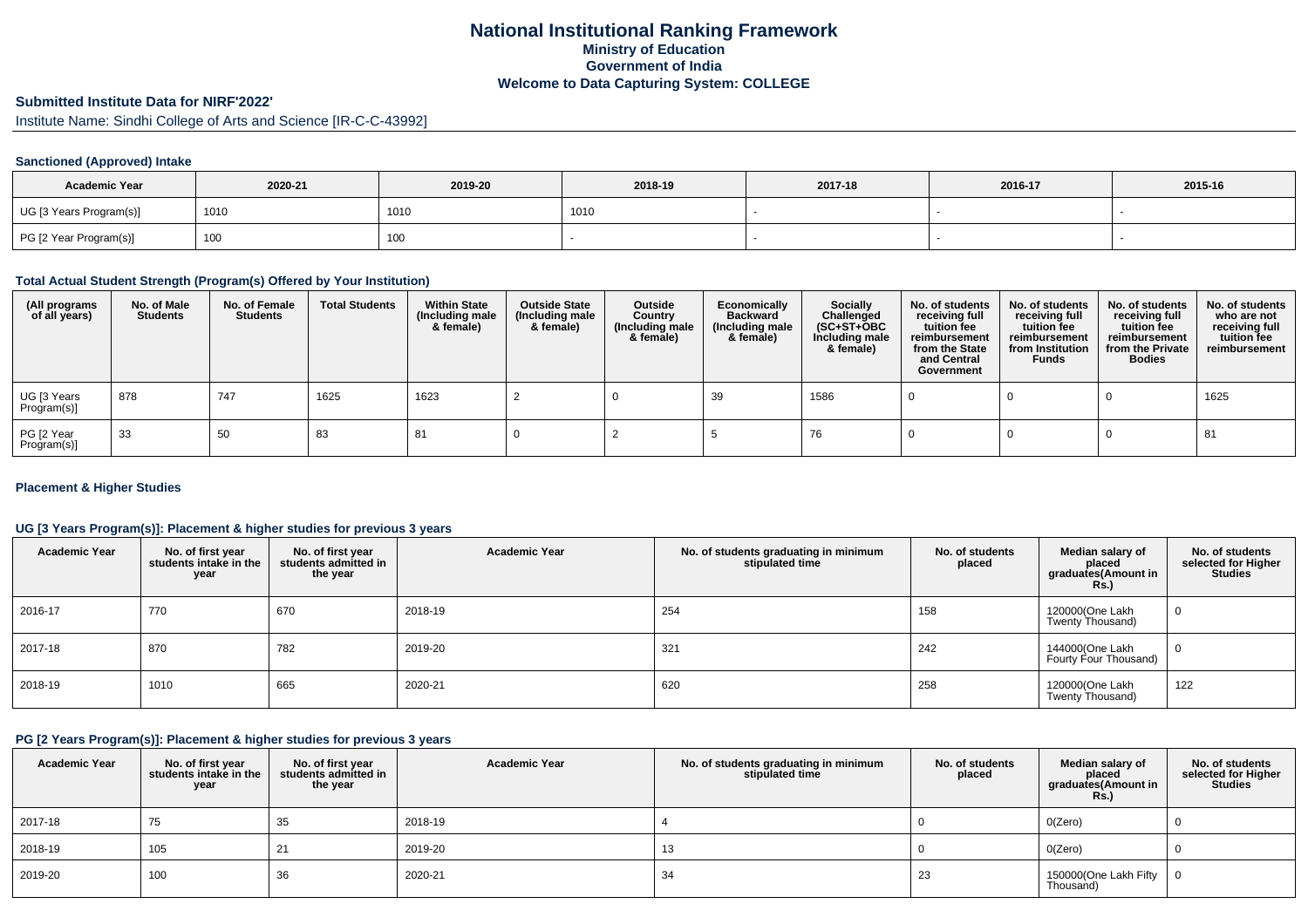#### **Financial Resources: Utilised Amount for the Capital expenditure for previous 3 years**

| <b>Academic Year</b>                                                                                 | 2020-21                                                                         | 2019-20                                                                | 2018-19                                                                |  |  |  |  |  |  |  |
|------------------------------------------------------------------------------------------------------|---------------------------------------------------------------------------------|------------------------------------------------------------------------|------------------------------------------------------------------------|--|--|--|--|--|--|--|
|                                                                                                      | <b>Utilised Amount</b>                                                          | <b>Utilised Amount</b>                                                 | <b>Utilised Amount</b>                                                 |  |  |  |  |  |  |  |
| Annual Capital Expenditure on Academic Activities and Resources (excluding expenditure on buildings) |                                                                                 |                                                                        |                                                                        |  |  |  |  |  |  |  |
| Library                                                                                              | 303280 (Three Lakhs Three Thousand Two Hundred and<br>Eighty)                   | 26116 (Twenty Six Thousand One Hundred and Sixteen)                    | 69861 (Sixty Nine Thousand Eight Hundred and Sixty One)                |  |  |  |  |  |  |  |
| New Equipment for Laboratories                                                                       | 2328162 (Twenty Three Lakhs Twenty Eight Thousand One<br>hundred and sixty two) | 990475 (NIne Lakhs ninty thousand four hundred and seventy<br>five)    | 595544 (Five Lakhs ninty five thousand five hundred and forty<br>four) |  |  |  |  |  |  |  |
| Other expenditure on creation of Capital Assets (excluding<br>expenditure on Land and Building)      | 6460936 (Sixty Four Lakhs Sixty Thousand Nine Hundred and<br>Thirty Six)        | 349492 (Three Lakhs forty nine thousand four hundred and<br>ninty two) | 1519260 (Fifteen Lakhs Ninteen thousand two hundred and<br>sixty)      |  |  |  |  |  |  |  |

## **Financial Resources: Utilised Amount for the Operational expenditure for previous 3 years**

| <b>Academic Year</b>                                                                                                                                                                           | 2020-21                                                                        | 2019-20                                                                             | 2018-19                                                                                |  |  |  |  |  |  |  |
|------------------------------------------------------------------------------------------------------------------------------------------------------------------------------------------------|--------------------------------------------------------------------------------|-------------------------------------------------------------------------------------|----------------------------------------------------------------------------------------|--|--|--|--|--|--|--|
|                                                                                                                                                                                                | <b>Utilised Amount</b>                                                         | <b>Utilised Amount</b>                                                              | <b>Utilised Amount</b>                                                                 |  |  |  |  |  |  |  |
| <b>Annual Operational Expenditure</b>                                                                                                                                                          |                                                                                |                                                                                     |                                                                                        |  |  |  |  |  |  |  |
| Salaries (Teaching and Non Teaching staff)                                                                                                                                                     | 40970618 (Four Crores Nine Lakhs Seventy Thousand Six<br>Hundred and Eighteen) | 40812527 (Four Crores Eight Lakhs Twelve Thousand Five<br>hundred and Twenty Seven) | 34216259 (Three Crores Forty Two Lakhs sixteen thousand<br>two hundred and fifty nine) |  |  |  |  |  |  |  |
| Maintenance of Academic Infrastructure or consumables and<br>other running expenditures(excluding maintenance of hostels<br>and allied services, rent of the building, depreciation cost, etc) | 3405589 (Thirty Four Lakhs Five Thousand Five Hundred and<br>Eighty Nine)      | 2445722 (Twenty Four Lakhs forty five thousand seven<br>hundred and twenty two)     | 4058769 (Forty Lakhs fifty eight thousand seven hundred and<br>sixty nine)             |  |  |  |  |  |  |  |
| Seminars/Conferences/Workshops                                                                                                                                                                 | 643903 (Six Lakhs Forty Three Thousand Nine Hundred and<br>Three)              | 239000 (Two Lakhs Thirty nine Thousand)                                             | 165014 (One Lakh sixty five thousand and fourteen)                                     |  |  |  |  |  |  |  |

### **PCS Facilities: Facilities of physically challenged students**

| 1. Do your institution buildings have Lifts/Ramps?                                                                                                         | Yes, more than 60% of the buildings |
|------------------------------------------------------------------------------------------------------------------------------------------------------------|-------------------------------------|
| 2. Do your institution have provision for walking aids, including wheelchairs and transportation from one building to another for<br>handicapped students? | No                                  |
| 3. Do your institution buildings have specially designed toilets for handicapped students?                                                                 | Not available                       |

### **Faculty Details**

| <b>Srno</b>    | <b>Name</b>          | Age | Designation                                         | Gender | Qualification | <b>Experience (In</b><br>Months) | <b>Currently working</b><br>with institution? | <b>Joining Date</b> | <b>Leaving Date</b>      | <b>Association type</b> |
|----------------|----------------------|-----|-----------------------------------------------------|--------|---------------|----------------------------------|-----------------------------------------------|---------------------|--------------------------|-------------------------|
|                | SATHYANARAYAN<br>ΑK  | 58  | Dean / Principal /<br>Director / Vice<br>Chancellor | Male   | Ph.D          | 430                              | <b>No</b>                                     | 09-03-2013          | 15-11-2021               | Regular                 |
| $\overline{2}$ | <b>MANJULA S</b>     | 44  | <b>Assistant Professor</b>                          | Female | <b>SET</b>    | 183                              | Yes                                           | 14-06-2007          | $\sim$                   | Regular                 |
| 3              | <b>VIGNESWARAN L</b> | 41  | <b>Assistant Professor</b>                          | Male   | M. Phil       | 214                              | Yes                                           | 16-06-2008          | $\sim$                   | Regular                 |
|                | <b>SHOBANA S</b>     | 50  | <b>Assistant Professor</b>                          | Female | M. Phil       | 166                              | Yes                                           | 14-06-2007          | $\sim$                   | Regular                 |
| 5              | MOHANADAS D          | 44  | Associate Professor                                 | Male   | Ph.D          | 238                              | Yes                                           | 18-06-2009          | $\sim$                   | Regular                 |
| 6              | <b>SARASWATHI P</b>  | 39  | Associate Professor                                 | Female | Ph.D          | 202                              | Yes                                           | 18-01-2006          | $\sim$                   | Regular                 |
|                | CHANDRAMOULI         | 43  | <b>Assistant Professor</b>                          | Male   | M. Phil       | 194                              | Yes                                           | 27-11-2011          | $\overline{\phantom{a}}$ | Regular                 |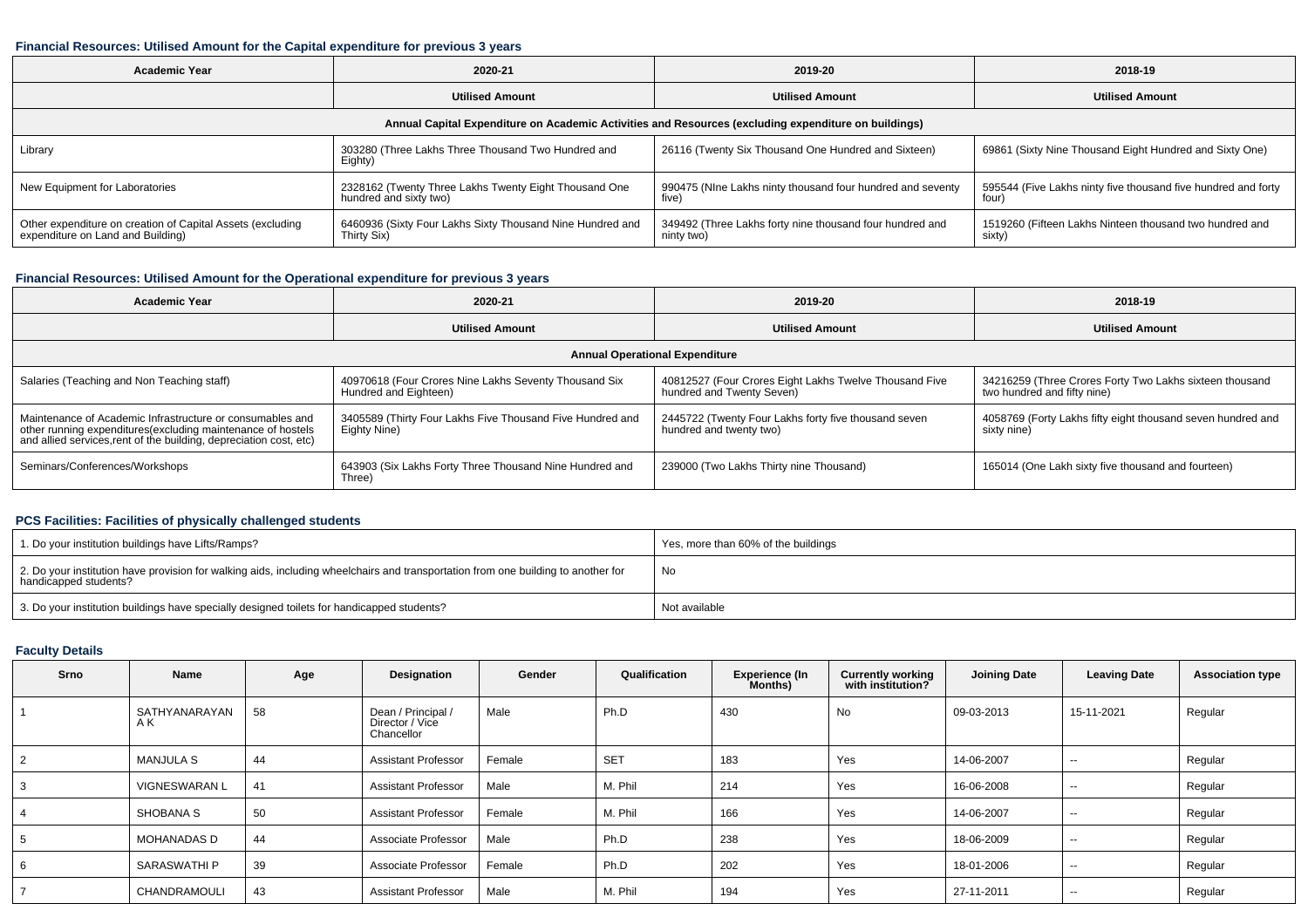| 8  | SUBHAPRIYA S                              | 42 | <b>Assistant Professor</b> | Female | <b>NET</b>  | 102 | Yes | 03-07-2017 | $\overline{\phantom{a}}$ | Regular |
|----|-------------------------------------------|----|----------------------------|--------|-------------|-----|-----|------------|--------------------------|---------|
| 9  | ARUMUGAM S                                | 45 | Associate Professor        | Male   | Ph.D        | 167 | Yes | 19-06-2009 | $\sim$                   | Regular |
| 10 | IYAPPAN K                                 | 35 | <b>Assistant Professor</b> | Male   | M. Phil     | 88  | Yes | 10-06-2013 | --                       | Regular |
| 11 | MOHANA DEVI K                             | 37 | <b>Assistant Professor</b> | Female | M. Phil     | 195 | Yes | 11-07-2011 | $\overline{\phantom{a}}$ | Regular |
| 12 | PRAHALATHAN T                             | 55 | Associate Professor        | Male   | Ph.D        | 310 | Yes | 01-03-1996 | $\overline{\phantom{a}}$ | Regular |
| 13 | SUBA P                                    | 39 | <b>Assistant Professor</b> | Female | Ph.D        | 58  | Yes | 15-07-2016 | $\overline{\phantom{a}}$ | Regular |
| 14 | <b>HARIHARAN T</b>                        | 42 | <b>Assistant Professor</b> | Male   | M. Phil     | 154 | Yes | 11-06-2010 | $\sim$                   | Regular |
| 15 | NEDUNCHEZHIYA<br>N R                      | 53 | <b>Assistant Professor</b> | Male   | M. Phil     | 286 | Yes | 04-12-1996 | ⊷.                       | Regular |
| 16 | KARTHIK                                   | 37 | <b>Assistant Professor</b> | Male   | <b>SET</b>  | 136 | Yes | 11-06-2018 | $\sim$                   | Regular |
| 17 | <b>RAMANI R</b>                           | 36 | <b>Assistant Professor</b> | Female | Ph.D        | 166 | Yes | 20-06-2009 | $\overline{\phantom{a}}$ | Regular |
| 18 | PRIYA P                                   | 39 | <b>Assistant Professor</b> | Female | Ph.D        | 187 | Yes | 10-06-2013 | -−                       | Regular |
| 19 | PATCHAIAMMAL P                            | 38 | <b>Assistant Professor</b> | Female | <b>NET</b>  | 192 | Yes | 16-06-2008 | $\overline{\phantom{a}}$ | Regular |
| 20 | SHIBY WILSON                              | 40 | <b>Assistant Professor</b> | Female | <b>SLET</b> | 172 | Yes | 14-04-2016 | $\sim$                   | Regular |
| 21 | ALEXANDAR M                               | 38 | <b>Assistant Professor</b> | Male   | M. Phil     | 216 | Yes | 04-07-2008 | $\sim$                   | Regular |
| 22 | KAVITHA R                                 | 42 | <b>Assistant Professor</b> | Female | M. Phil     | 166 | Yes | 27-11-2011 | $\sim$                   | Regular |
| 23 | VENKATESWARA<br>RAO M K                   | 44 | <b>Assistant Professor</b> | Male   | M. Phil     | 204 | Yes | 13-12-2007 | --                       | Regular |
| 24 | NANDAGOPAL K                              | 40 | <b>Assistant Professor</b> | Male   | <b>SET</b>  | 131 | Yes | 10-06-2010 | --                       | Regular |
| 25 | THANGA SELVAN<br>R                        | 36 | <b>Assistant Professor</b> | Male   | Ph.D        | 131 | Yes | 18-06-2014 | н.                       | Regular |
| 26 | <b>HEMALATHA V</b>                        | 54 | Associate Professor        | Female | Ph.D        | 364 | Yes | 01-07-1993 | $\overline{\phantom{a}}$ | Regular |
| 27 | <b>MARY AROCKIA</b><br><b>CLETUS KALA</b> | 54 | Associate Professor        | Female | Ph.D        | 262 | Yes | 09-08-1999 | $\overline{\phantom{a}}$ | Regular |
| 28 | JAYABAL A                                 | 34 | <b>Assistant Professor</b> | Male   | Ph.D        | 46  | Yes | 24-11-2016 | $\overline{\phantom{a}}$ | Regular |
| 29 | SUBBIAH N                                 | 41 | <b>Assistant Professor</b> | Male   | <b>SET</b>  | 162 | Yes | 12-09-2011 | -−                       | Regular |
| 30 | BALASUBRAMANIA<br>N                       | 46 | Associate Professor        | Male   | Ph.D        | 208 | Yes | 11-06-2018 | ⊷.                       | Regular |
| 31 | LAWRENCE                                  | 45 | <b>Assistant Professor</b> | Male   | M. Phil     | 184 | Yes | 05-07-2018 |                          | Regular |
| 32 | KANNATHASAN V                             | 56 | <b>Assistant Professor</b> | Male   | M. Phil     | 298 | Yes | 01-09-1995 | $\sim$                   | Regular |
| 33 | SUNDAR G                                  | 55 | <b>Assistant Professor</b> | Male   | M. Phil     | 370 | Yes | 15-07-1992 | $\sim$                   | Regular |
| 34 | <b>UMA SRISHA G</b>                       | 41 | <b>Assistant Professor</b> | Female | M. Phil     | 124 | Yes | 02-09-2011 | н.                       | Regular |
| 35 | <b>MAHESWARI C</b>                        | 45 | <b>Assistant Professor</b> | Female | <b>NET</b>  | 238 | Yes | 19-06-2009 | ⊷.                       | Regular |
| 36 | SAIRAM A                                  | 38 | Associate Professor        | Male   | Ph.D        | 182 | Yes | 12-06-2006 | $\sim$                   | Regular |
| 37 | <b>GEETHAK</b>                            | 43 | Associate Professor        | Female | Ph.D        | 171 | Yes | 13-06-2011 | н.                       | Regular |
| 38 | <b>VINOTHA R</b>                          | 46 | <b>Assistant Professor</b> | Female | Ph.D        | 155 | No  | 03-07-2017 | 16-07-2021               | Regular |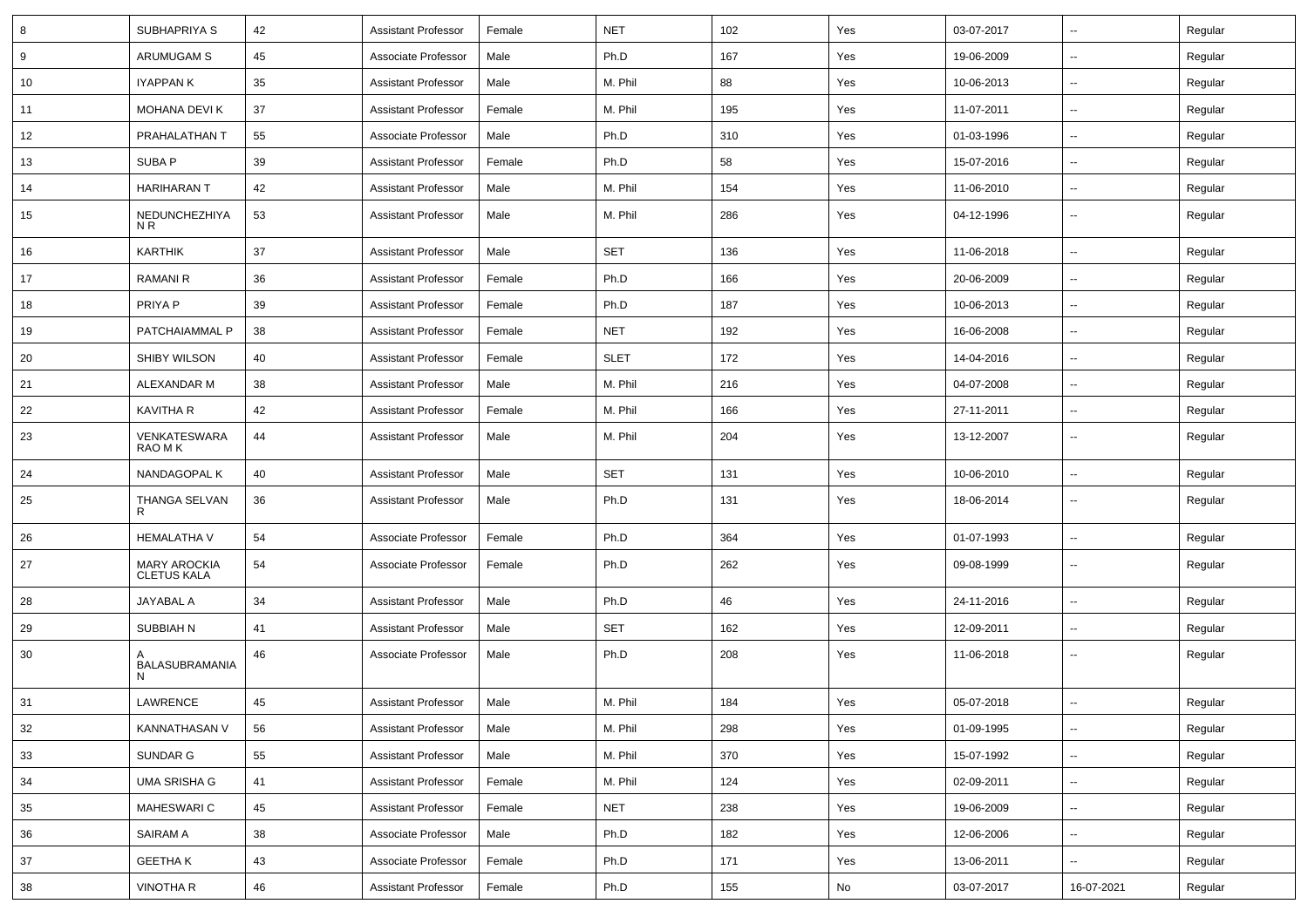| 39 | <b>BALAKRISHNAN P</b>             | 39              | <b>Assistant Professor</b> | Male   | <b>SET</b> | 143    | Yes | 19-06-2009 | $\sim$         | Regular |
|----|-----------------------------------|-----------------|----------------------------|--------|------------|--------|-----|------------|----------------|---------|
| 40 | MARY PAULINE L I                  | 49              | <b>Assistant Professor</b> | Female | <b>SET</b> | 262    | Yes | 12-06-2012 | Ξ.             | Regular |
| 41 | <b>KOKILA R</b>                   | 51              | <b>Assistant Professor</b> | Female | SET        | 250    | Yes | 18-06-2009 | $\sim$         | Regular |
| 42 | <b>MOHANAPRIYA B</b>              | 39              | <b>Assistant Professor</b> | Female | <b>SET</b> | 130    | Yes | 07-07-2011 | $\overline{a}$ | Regular |
| 43 | <b>VANIJOTHI G</b>                | 46              | Associate Professor        | Female | Ph.D       | 202    | Yes | 14-06-2012 | $\sim$         | Regular |
| 44 | ABBAS A                           | 38              | Other                      | Male   | M. Phil    | 82     | Yes | 10-07-2014 | $\sim$         | Regular |
| 45 | HARI D                            | 55              | <b>Assistant Professor</b> | Male   | M. Phil    | 298    | Yes | 22-07-1996 | $\sim$         | Regular |
| 46 | KARTHIKEYAN                       | 39              | <b>Assistant Professor</b> | Male   | Ph.D       | 52     | Yes | 11-06-2018 | $\sim$         | Regular |
| 47 | ILAYARAJA                         | 42              | <b>Assistant Professor</b> | Male   | <b>NET</b> | 153    | Yes | 11-06-2018 | $\sim$         | Regular |
| 48 | PALLAVI ALAI                      | 51              | <b>Assistant Professor</b> | Female | <b>NET</b> | 301    | Yes | 11-06-2018 | --             | Regular |
| 49 | MURALIDHARAN K                    | 40              | <b>Assistant Professor</b> | Male   | M. Phil    | 226    | Yes | 12-06-2010 | $\sim$         | Regular |
| 50 | <b>RUBANYA T</b>                  | 45              | Other                      | Female | M.LISc     | 180    | Yes | 10-06-2013 | $\sim$         | Regular |
| 51 | <b>JAYAKUMAR V</b>                | 39              | <b>Assistant Professor</b> | Male   | <b>NET</b> | 190    | Yes | 16-06-2010 | $\sim$         | Regular |
| 52 | <b>MOHANRAJ N</b>                 | 33              | <b>Assistant Professor</b> | Male   | M. Phil    | 82     | Yes | 02-07-2014 | ш.             | Regular |
| 53 | SIVAPRAKASAM V                    | 47              | <b>Assistant Professor</b> | Male   | M. Phil    | 274    | Yes | 29-06-2000 | $\sim$         | Regular |
| 54 | <b>SUJATHA T</b>                  | 52              | <b>Assistant Professor</b> | Female | M. Phil    | 338    | Yes | 12-06-2002 | $\sim$         | Regular |
| 55 | <b>SENTHIL S</b><br><b>SEKHAR</b> | 46              | <b>Assistant Professor</b> | Male   | M. Phil    | 262    | Yes | 19-06-2009 | Ξ.             | Regular |
| 56 | <b>RAJENDRAN S</b>                | 58              | <b>Assistant Professor</b> | Male   | M. Phil    | 335    | Yes | 18-06-2008 | ш.             | Regular |
| 57 | THIAGARAJAN V N                   | 41              | <b>Assistant Professor</b> | Male   | M. Phil    | 239    | Yes | 18-07-2007 | $\sim$         | Regular |
| 58 | DEEPA B                           | 33              | <b>Assistant Professor</b> | Female | M. Phil    | 99     | Yes | 10-06-2013 | $\sim$         | Regular |
| 59 | <b>INDUJA S P</b>                 | 40              | Associate Professor        | Female | Ph.D       | 146    | Yes | 14-06-2012 | Ξ.             | Regular |
| 60 | JAYASHRUTHY V N                   | 36              | <b>Assistant Professor</b> | Female | M. Phil    | 144    | Yes | 14-06-2012 | $\sim$         | Regular |
| 61 | SUBBULAKSHMI N                    | 43              | Associate Professor        | Female | Ph.D       | 226    | Yes | 26-06-2015 |                | Regular |
| 62 | R ANURADHA                        | 37              | <b>Assistant Professor</b> | Female | <b>SET</b> | 147    | Yes | 05-07-2018 | Ξ.             | Regular |
| 63 | SHRILAKSHMI<br>RAMESH             | 31              | <b>Assistant Professor</b> | Female | <b>NET</b> | 112    | Yes | 16-07-2018 | $\sim$         | Regular |
| 64 | S SWEATHA<br>MALATHY              | 30 <sup>°</sup> | Assistant Professor        | Female | M. Phil    | 32     | Yes | 05-12-2018 |                | Regular |
| 65 | P M ROSELINE<br><b>BINCY</b>      | 38              | Associate Professor        | Female | Ph.D       | 174    | Yes | 03-06-2019 | $\mathbb{Z}^2$ | Regular |
| 66 | M SUBBU<br>PRABAKARAN             | 31              | <b>Assistant Professor</b> | Male   | M. Phil    | 25     | No  | 06-06-2019 | 30-07-2020     | Regular |
| 67 | M PRASAD                          | 45              | <b>Assistant Professor</b> | Male   | SET        | 246    | Yes | 27-06-2019 | $\mathbb{Z}^2$ | Regular |
| 68 | N GIRIDHARAN                      | 31              | <b>Assistant Professor</b> | Male   | Ph.D       | 46     | Yes | 03-06-2019 | ц.             | Regular |
| 69 | <b>B JANANI</b>                   | 23              | <b>Assistant Professor</b> | Female | M.A        | $25\,$ | No  | 29-07-2019 | 10-09-2020     | Regular |